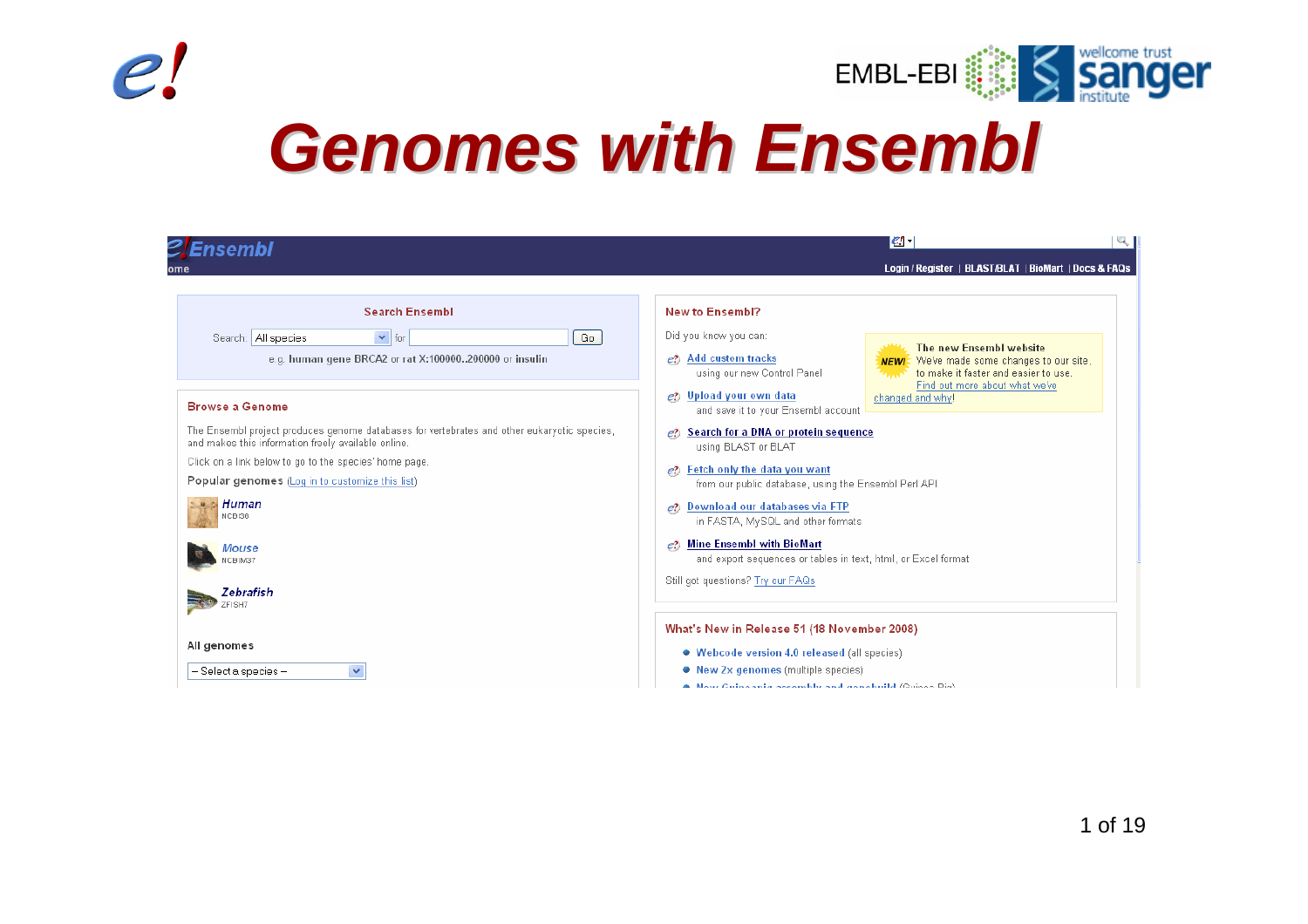



#### *Subjects Subjects*

#### **An introduction to genome browsers.**

**What is an Ensembl gene?**

**How can we extract data from Ensembl?**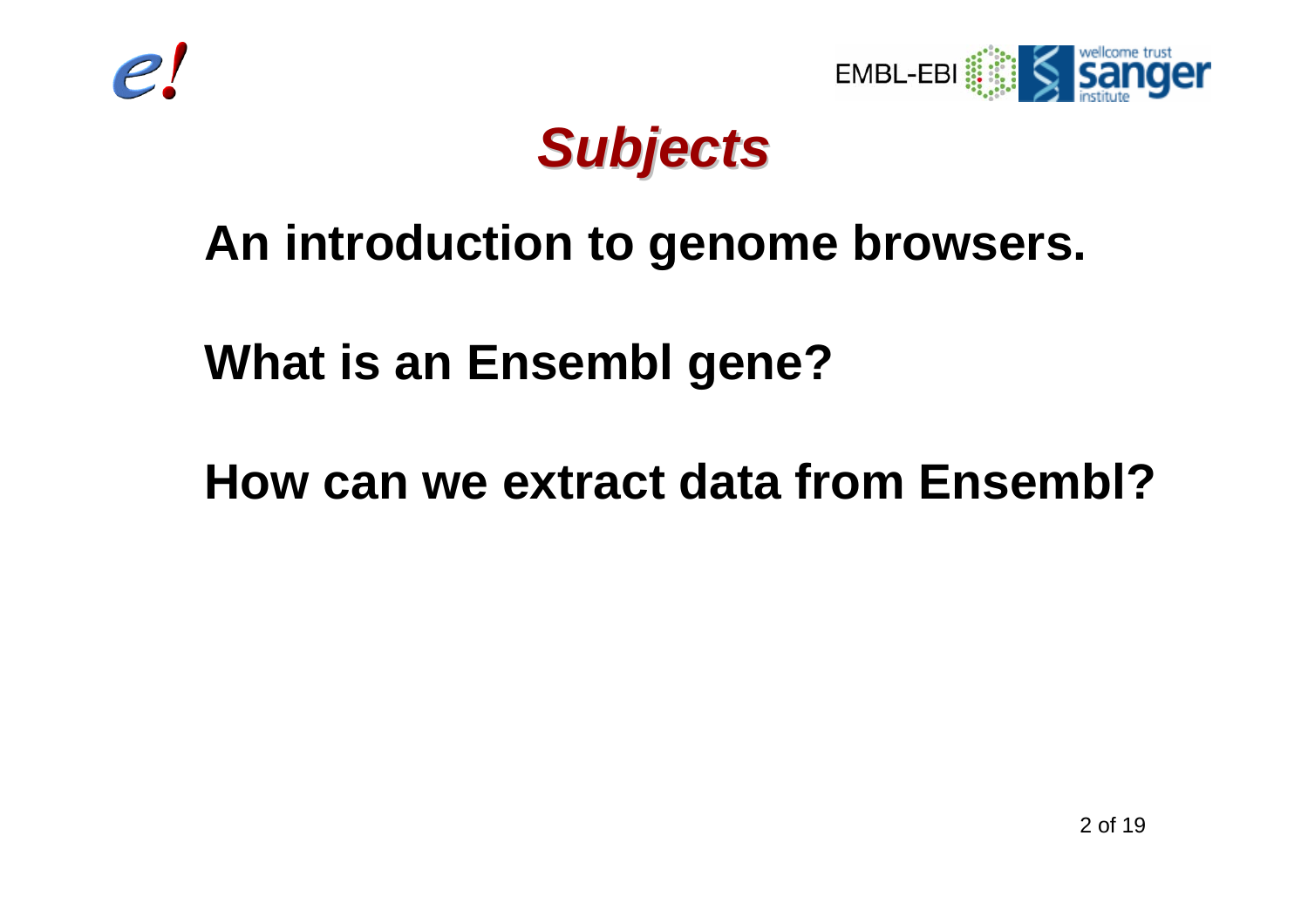



#### *Genome Browsers Genome Browsers*

- Ensembl Genome browser *http://www.ensembl.org*
- NCBI Map Viewer *http://www.ncbi.nlm.nih.gov/mapview/*
- UCSC Genome Browser *http://genome.ucsc.edu*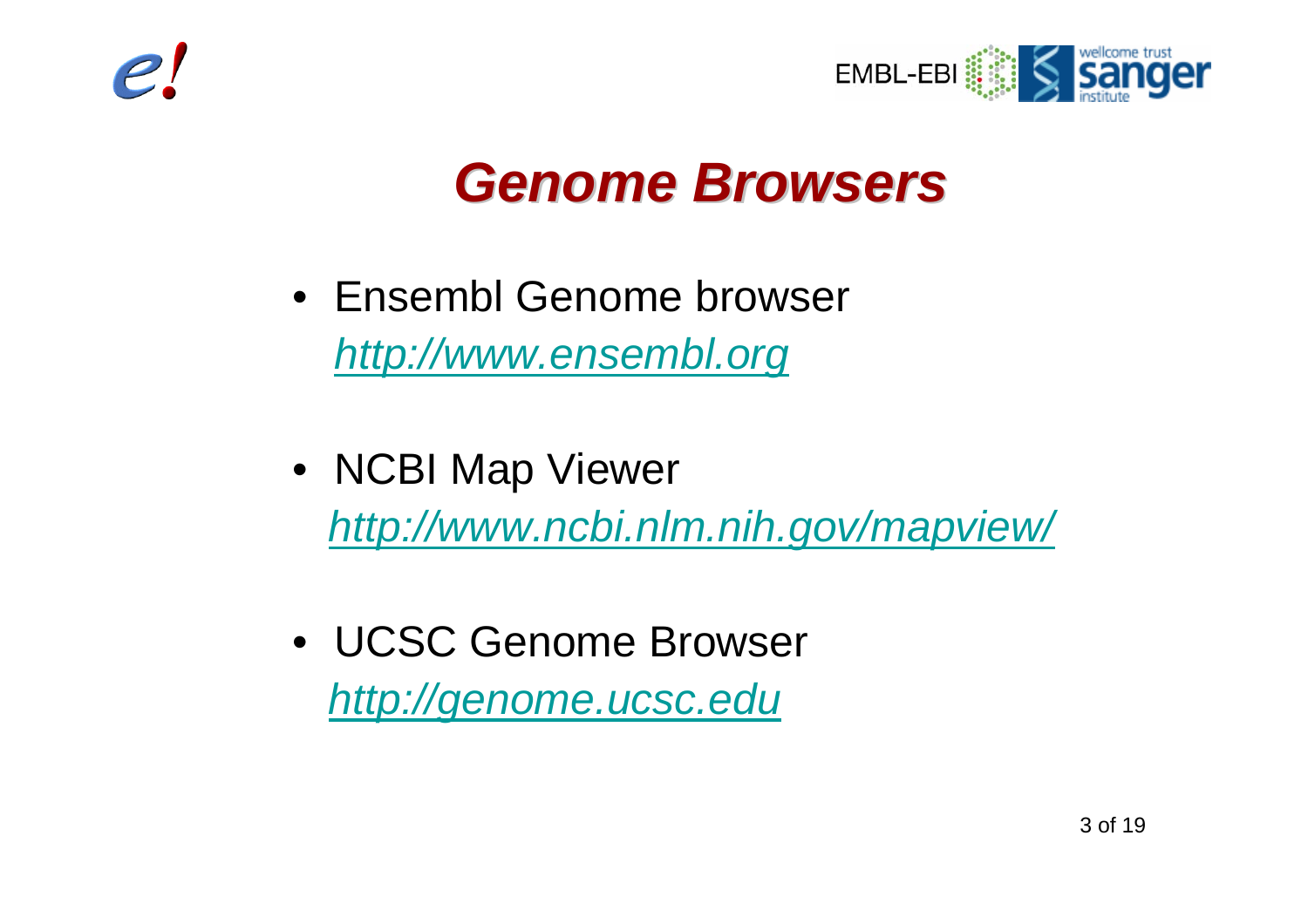



#### *Ensembl Genome Browser Ensembl Genome Browser*



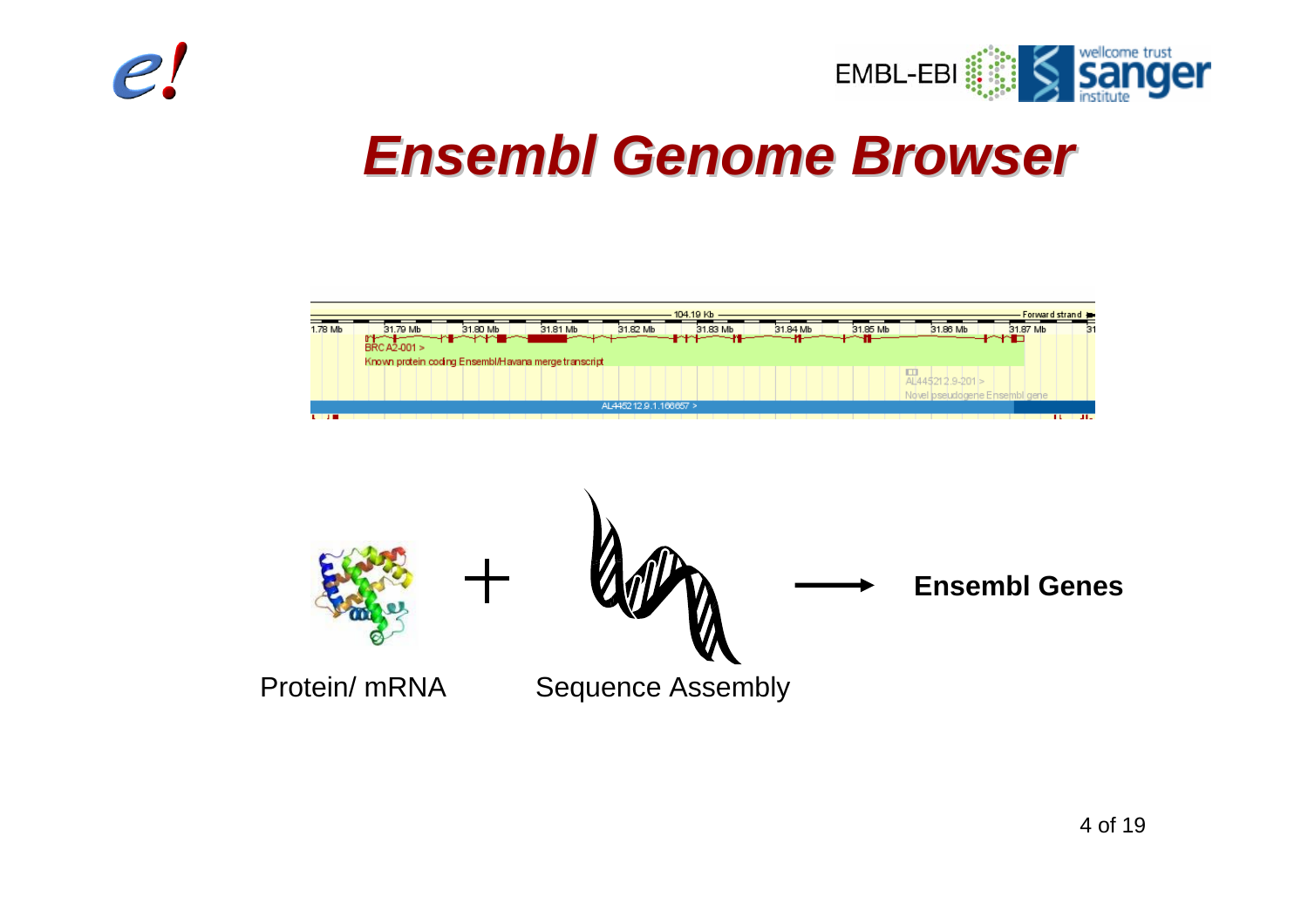



#### *NCBI Map Viewer NCBI Map Viewer*

| <b>S</b> NCBI                                                                                                            | NCBI Map Viewer                                                                 |                |                     |                           |                 |                                                                                                |
|--------------------------------------------------------------------------------------------------------------------------|---------------------------------------------------------------------------------|----------------|---------------------|---------------------------|-----------------|------------------------------------------------------------------------------------------------|
| PubMed                                                                                                                   | Entrez                                                                          |                | <b>BLAST</b>        | <b>OMIM</b>               | <b>Taxonomy</b> | Structure                                                                                      |
| <b>Search</b>                                                                                                            |                                                                                 |                | Find                | Find in This View         |                 | <b>Advanced Search</b>                                                                         |
| Human genome                                                                                                             | Homo sapiens (human) Build 36.2 (Current)                                       |                |                     |                           |                 | <b>BLAST The Human Genome</b>                                                                  |
| overview page (Build<br>36.2)                                                                                            | Chromosome: 1 2 3 4 5 6 7 8 9 10 11 12 [ 13 ] 14 15 16 17 18 19 20 21 22 X Y MT |                |                     |                           |                 |                                                                                                |
| Human genome<br>overview page (Build                                                                                     | <b>Master Map: Genes On Sequence</b>                                            |                |                     | <b>Summary of Maps</b>    |                 | <b>Maps &amp; Options</b>                                                                      |
| 35.1)                                                                                                                    | Region Displayed: 31,788K-31,872K bp                                            |                |                     |                           |                 | Download/View Sequence/Evidence                                                                |
| Map Viewer Home                                                                                                          | Ideogram <sup>+</sup> <b>X</b> Contig+ <b>X</b>                                 | Hs UniG * X    | Genes_seqX Symbol O | Links                     | E<br>Cyto       | Description                                                                                    |
| Map Viewer Help<br>Human Maps Help<br>FTP<br>Data As Table View<br><b>Maps &amp; Options</b>                             | 3179 OK-                                                                        | ⊐              |                     |                           |                 |                                                                                                |
| Compress Map<br><b>Region Shown:</b><br>31,788K<br>31,872K<br>Go                                                         | 31800K                                                                          |                |                     |                           |                 |                                                                                                |
| $\overline{\phantom{0}}$ out<br><b>EN ZOON</b><br>$\overline{a}$ in<br>You are here:<br>Ideogram                         | 31810K                                                                          |                |                     |                           |                 |                                                                                                |
| $\frac{13p}{13p}\frac{13}{12} - \frac{Q2777p}{42}$<br>$\frac{13p}{13q+11}$ $\frac{2}{3q+11}$<br>13q12<br>13q13.<br>13q14 | 31820K                                                                          |                |                     |                           |                 |                                                                                                |
| 13q21<br>$13q22 -$<br>$13q31 -$<br>13432.<br>13433<br>$13q34 =$                                                          | NT_024524.<br>31830K                                                            | <b>Unknown</b> |                     |                           |                 | BRCA2 + OMIMHGNC sv prdlev mm hm sts CCDS SNP best RefSeq 13q12.3 breast cancer 2, early onset |
| $\bullet$ default<br><b>naster</b>                                                                                       | 31840K<br>31850K                                                                | Hs.34012       |                     |                           |                 |                                                                                                |
|                                                                                                                          | 31860K                                                                          | Hs. 161220     | IFT1P               | HGNC <sub>sv</sub> dlevmm |                 | best RefSeq 13q12-q13 interferon-induced protein wi                                            |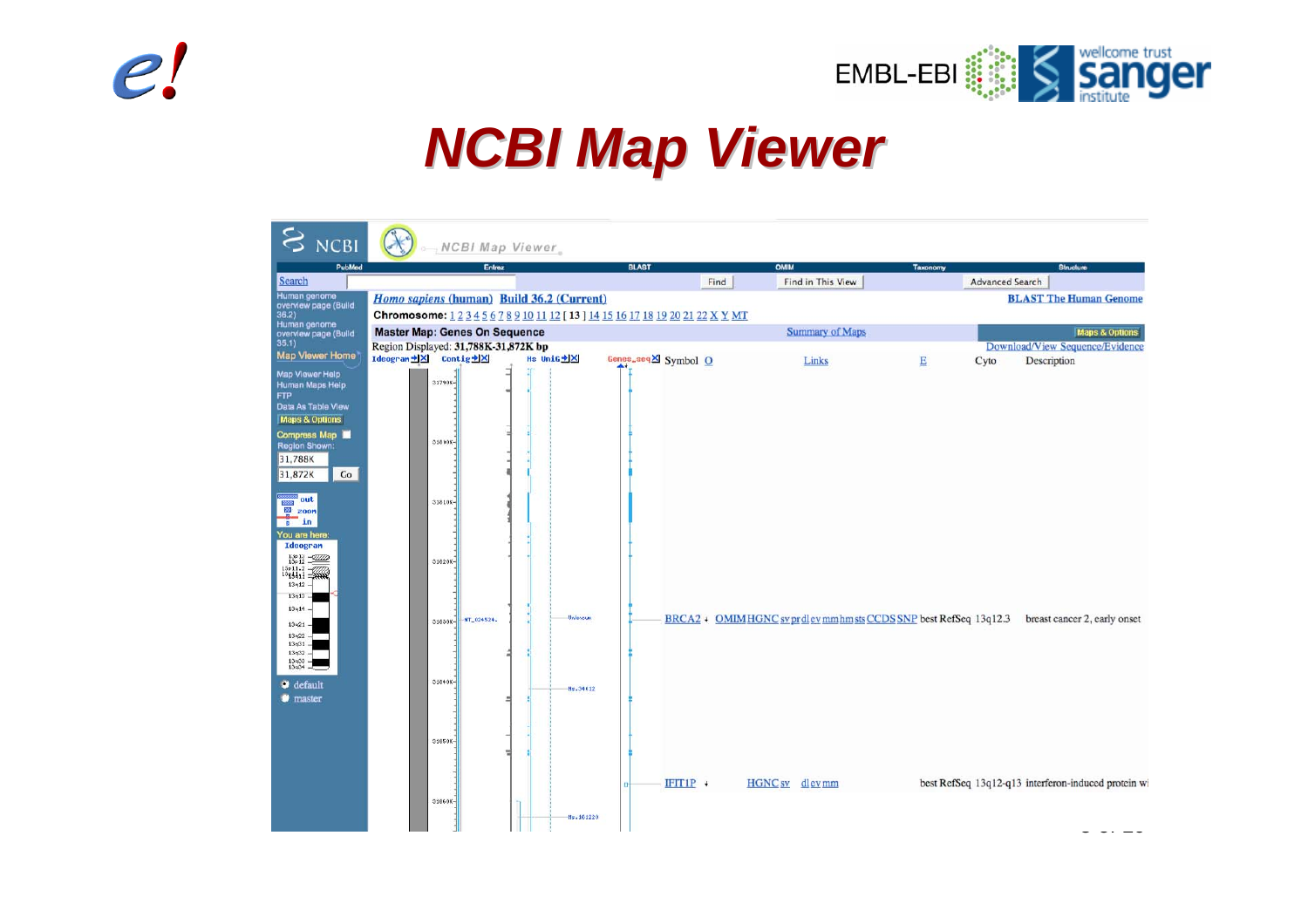



#### *UCSC Genome Browser UCSC Genome Browser*

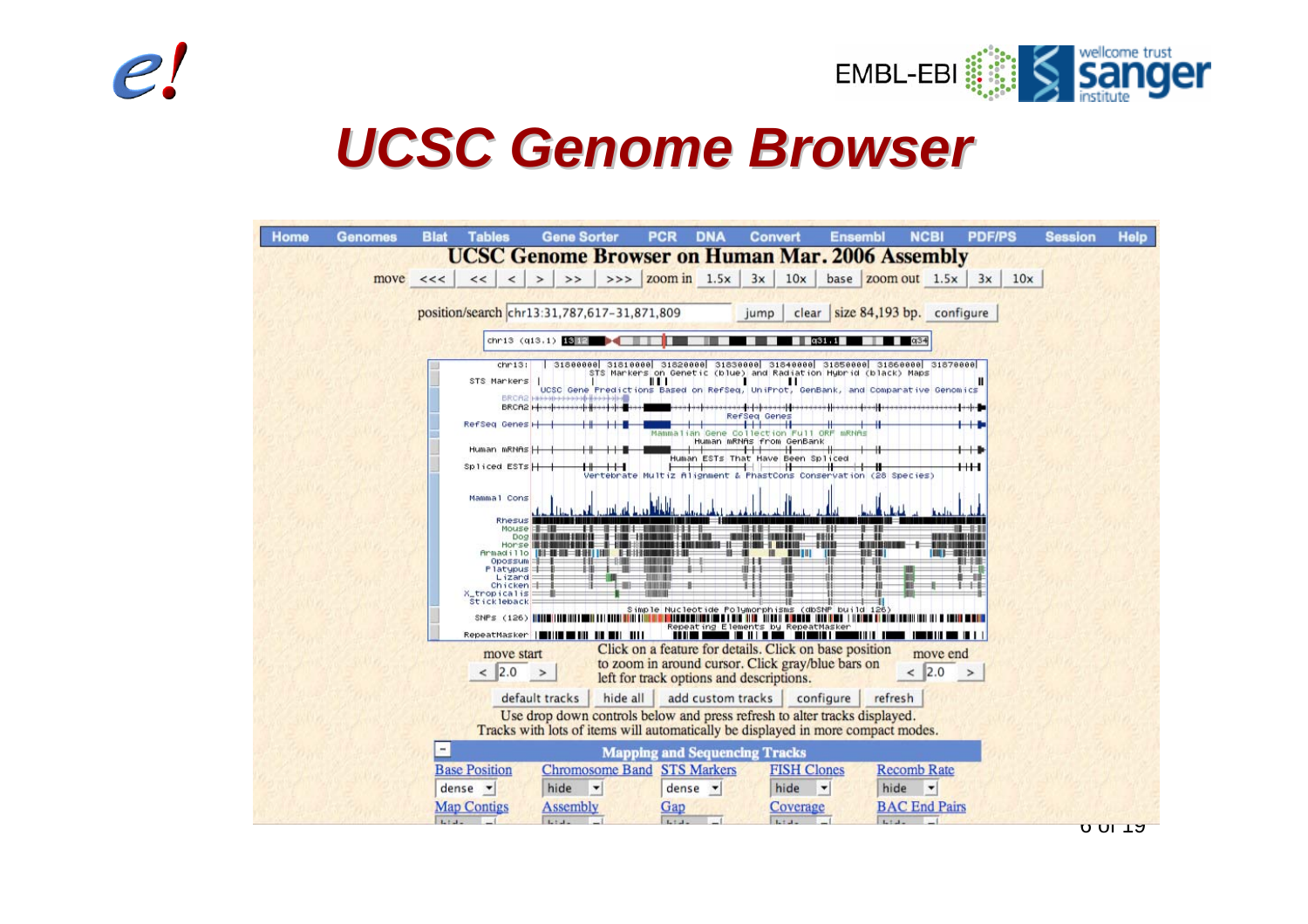



#### *To meet a challenge To meet a challenge …*

#### *Ensembl's AIM: To provide annotation for the biological community that is freely available and of high quality*

- **Started in 2000**
- **Joint project between EBI and Sanger**
- **Funded primarily by the Wellcome Trust, additional funding by EMBL, NIH-NIAID, EU, BBSRC and MRC**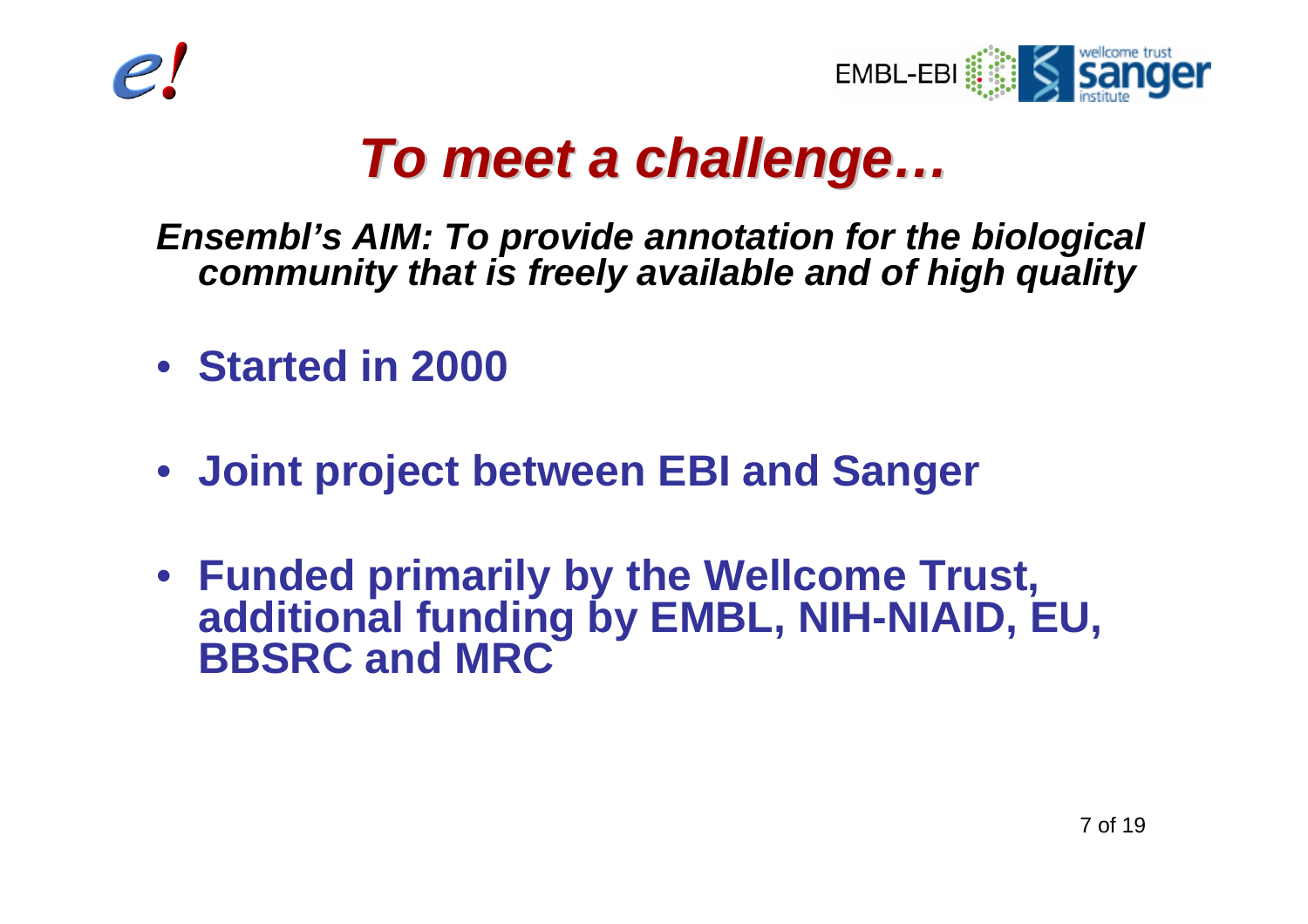



### **What Distinguishes Ensembl from** *the UCSC and NCBI Browsers? the UCSC and NCBI Browsers?*

- **The gene set. Automatic annotation based on mRNA and protein information.**
- **Programmatic access via the Perl API (open source)**
- **BioMart**
- $\bullet$ **Integration with other databases (DAS)**
- $\bullet$ **Comparative analysis (gene trees)**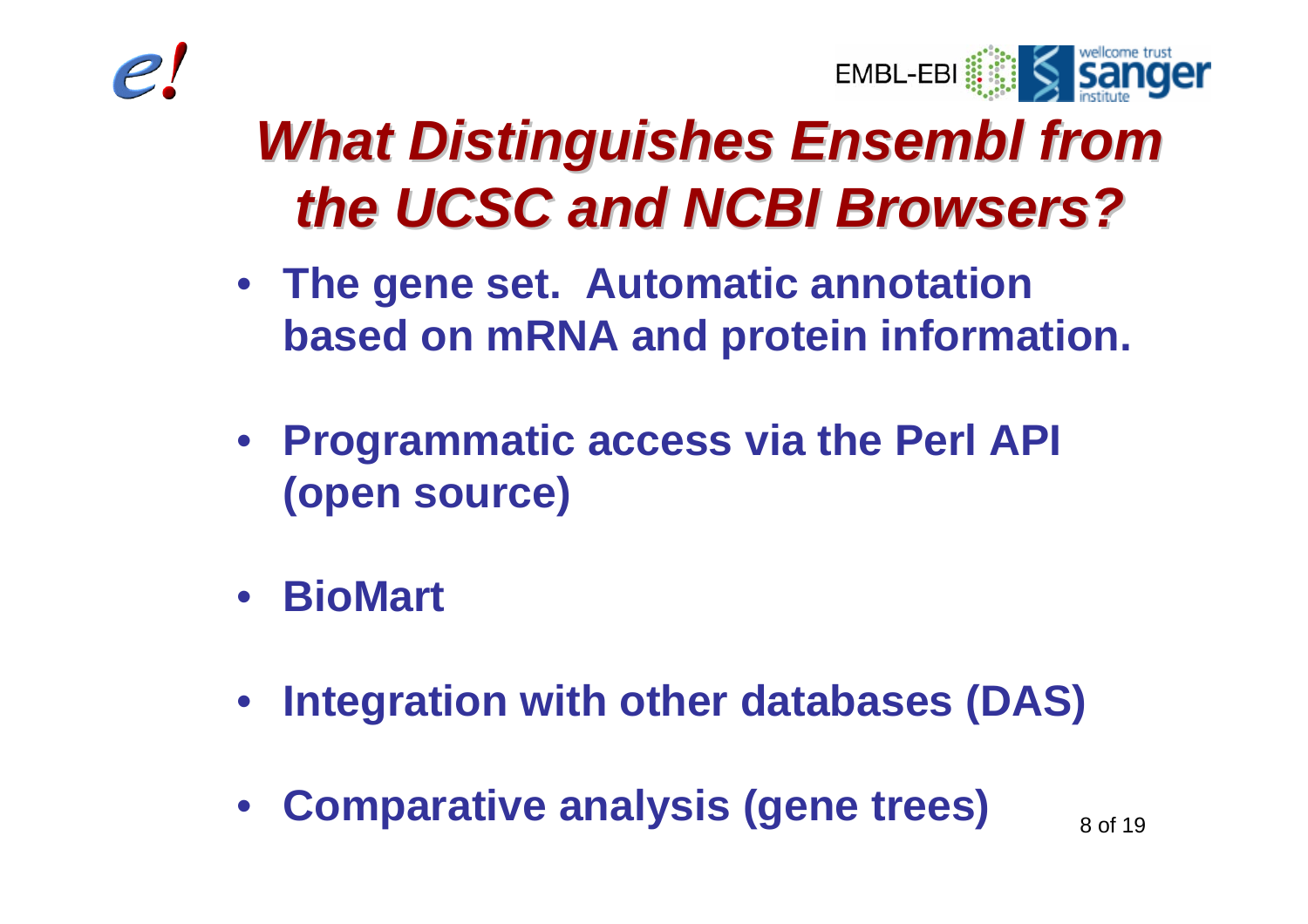



#### **Ensembl Genes biological basis biological basis**

**All Ensembl transcripts are based on proteins and mRNAs in:**

- **UniProt/Swiss-Prot (***manually curated***)**
- **UniProt/TrEMBL**

*www.uniprot.org*

• **NCBI RefSeq (***manually curated***)** *www.ncbi.nlm.nih.gov/RefSeq*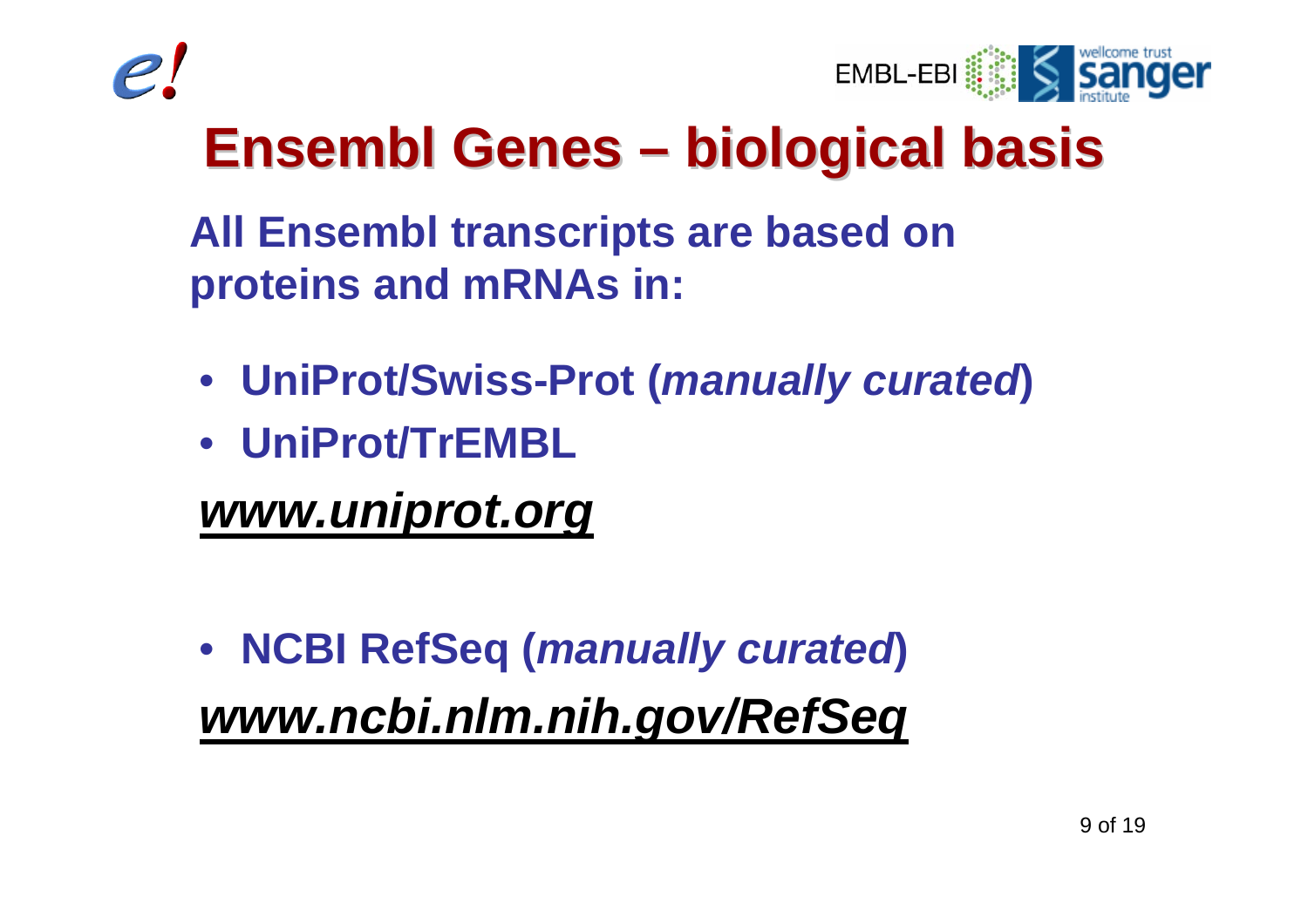



#### *Ensembl and VEGA/Havana Ensembl and VEGA/Havana*

- **Automatic annotation pipeline: Gene building all at once (whole genome) Ensembl**
- **Manual curation: case-by-case basis VEGA: Vertebrate Genome Annotation Havana**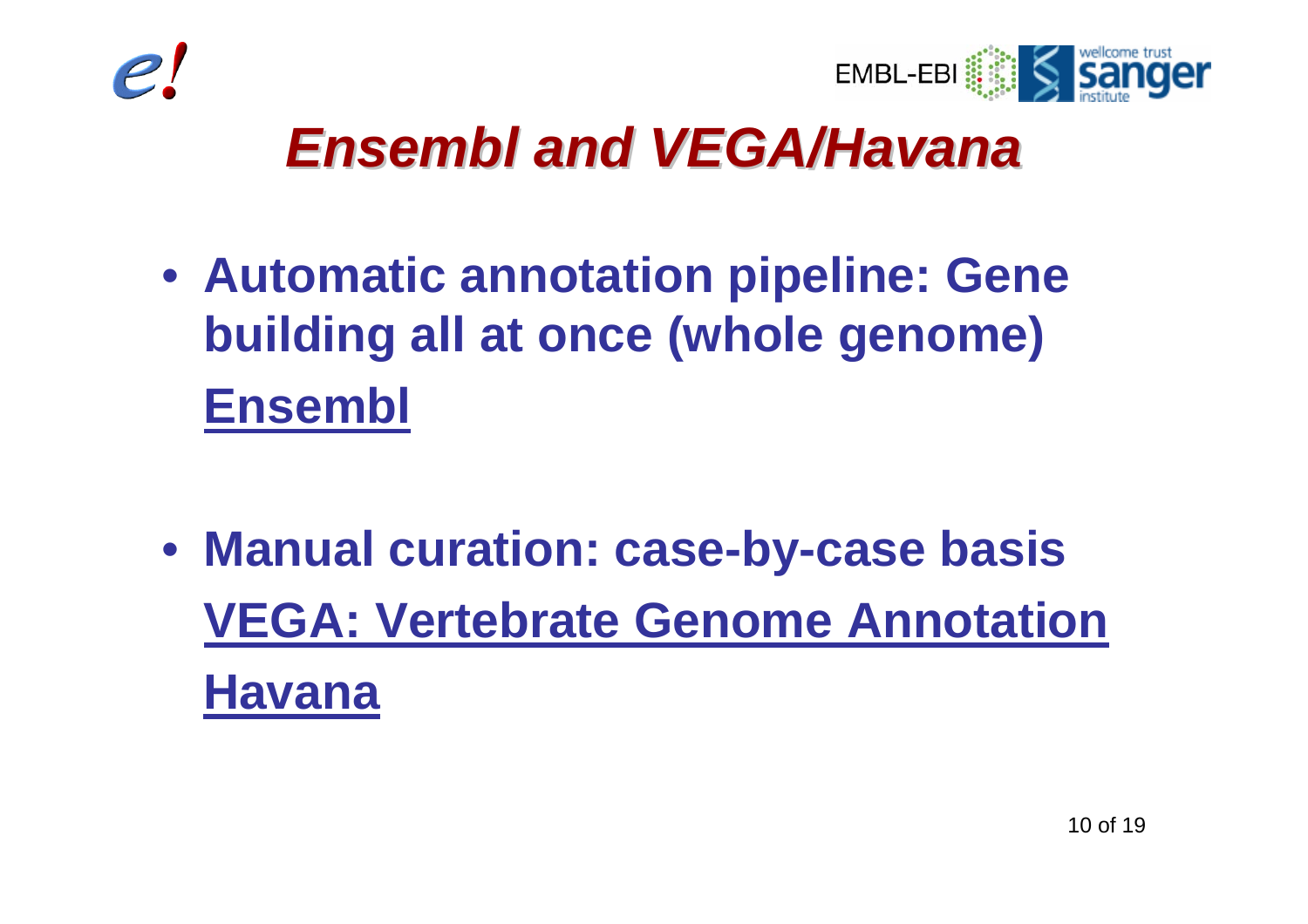



### *Genes and Transcripts in Ensembl Genes and Transcripts in Ensembl*

- **Ensembl** known **transcripts**
- **Ensembl** novel **transcripts**
- **Ensembl** merged **transcripts (Havana)**
- **EST clusters**
- **More manual curation (SGD, WormBase, FlyBase)**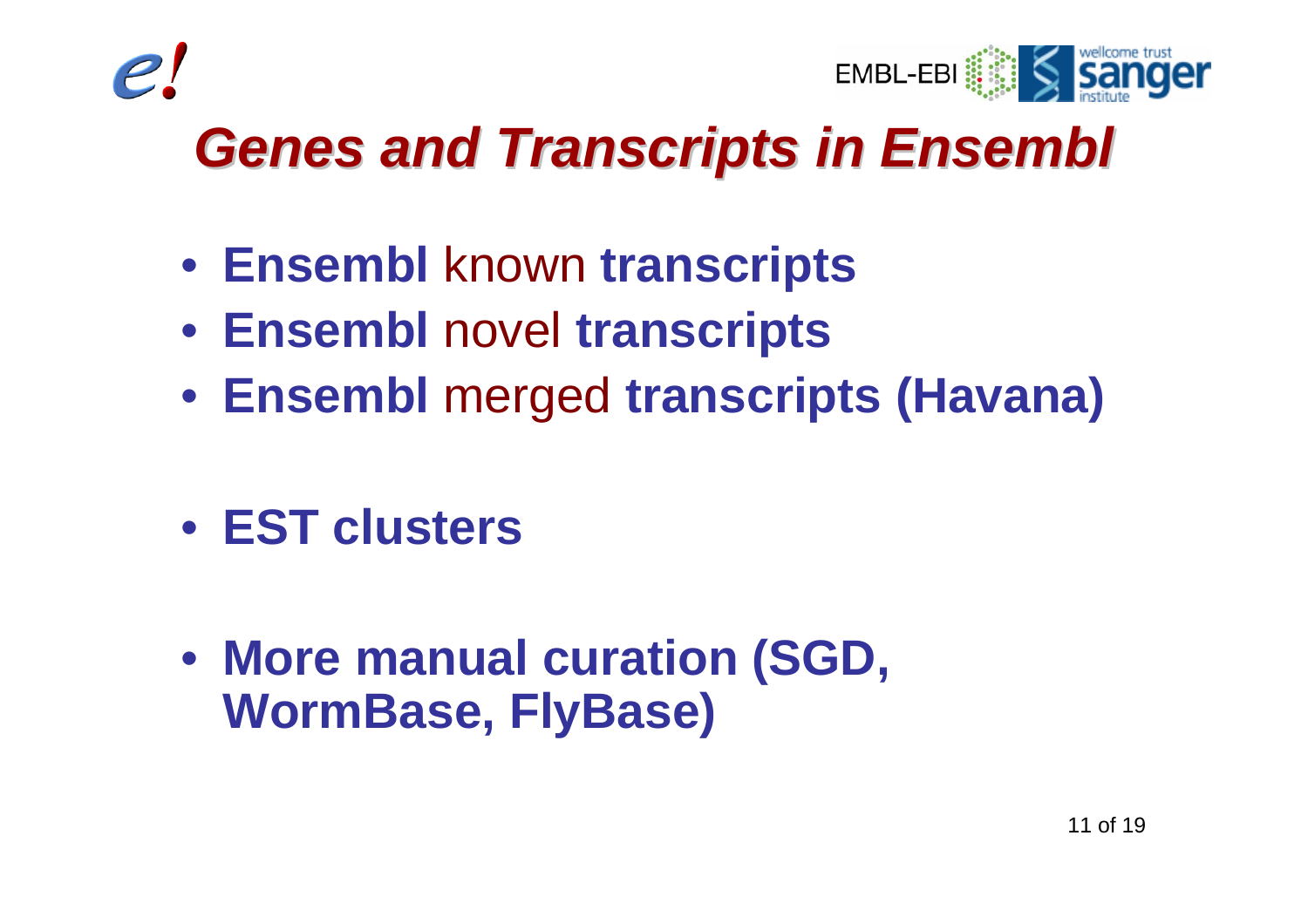



### *What annotation is available? What annotation is available?*

- • Gene/transcript/peptide models (coding and noncoding (ncRNAs))
- IDs in other databases
- • Mapped cDNAs, peptides, micro array probes, BAC clones etc.
- Other features of the genome:

cytogenetic bands, markers, repeats etc.

• Comparative data:

orthologues and paralogues, protein families, whole genome alignments, syntenic regions

- Variation data: **SNPs**
- Regulatory data:

"best guess" set of regulatory elements from ENCODE

• Data from external sources (DAS)

12 of 19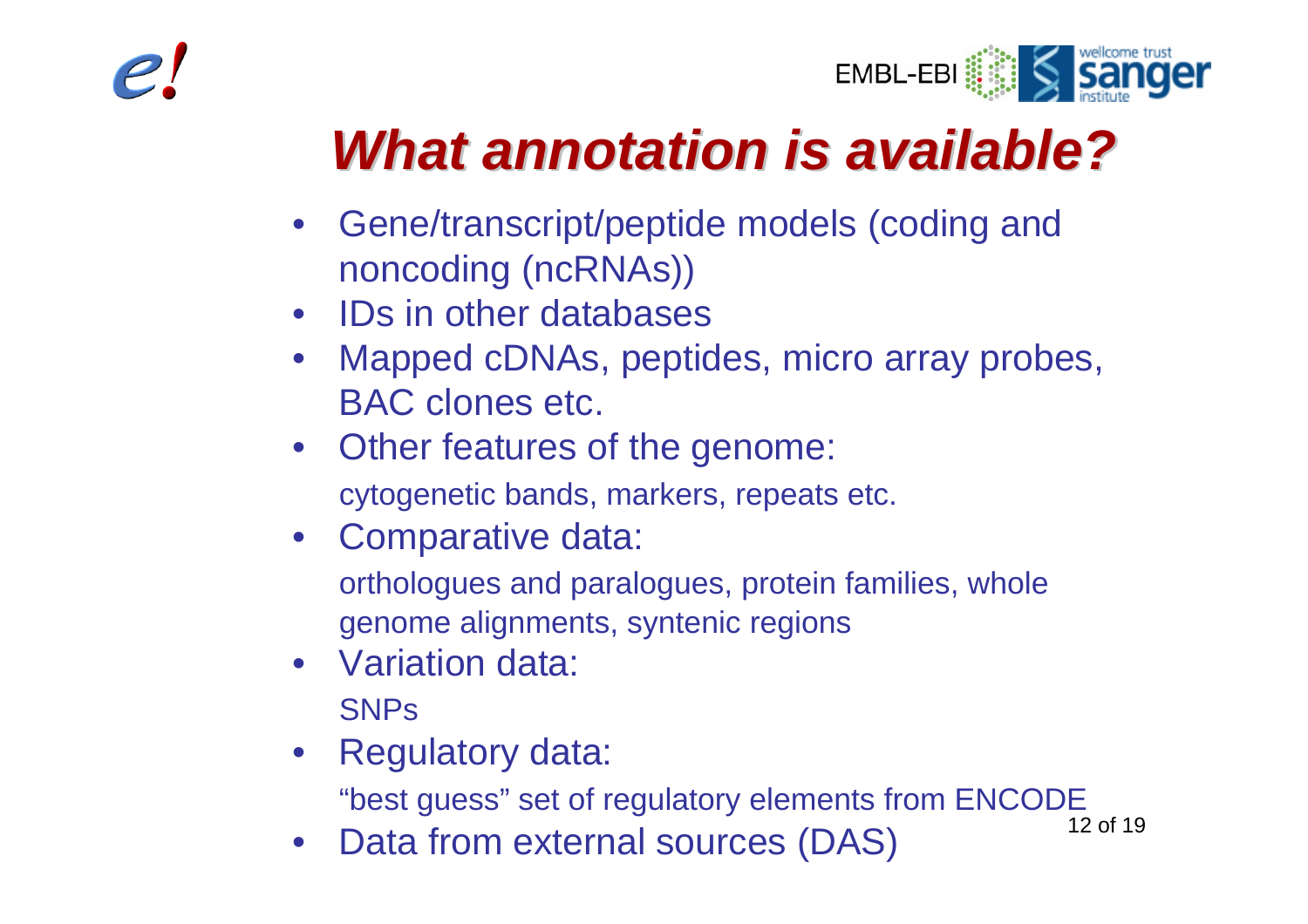

#### wellcome trust *What species are available What species are available*  **San** *(v52)? Chordate focus. (v52)? Chordate focus.*



13 of 19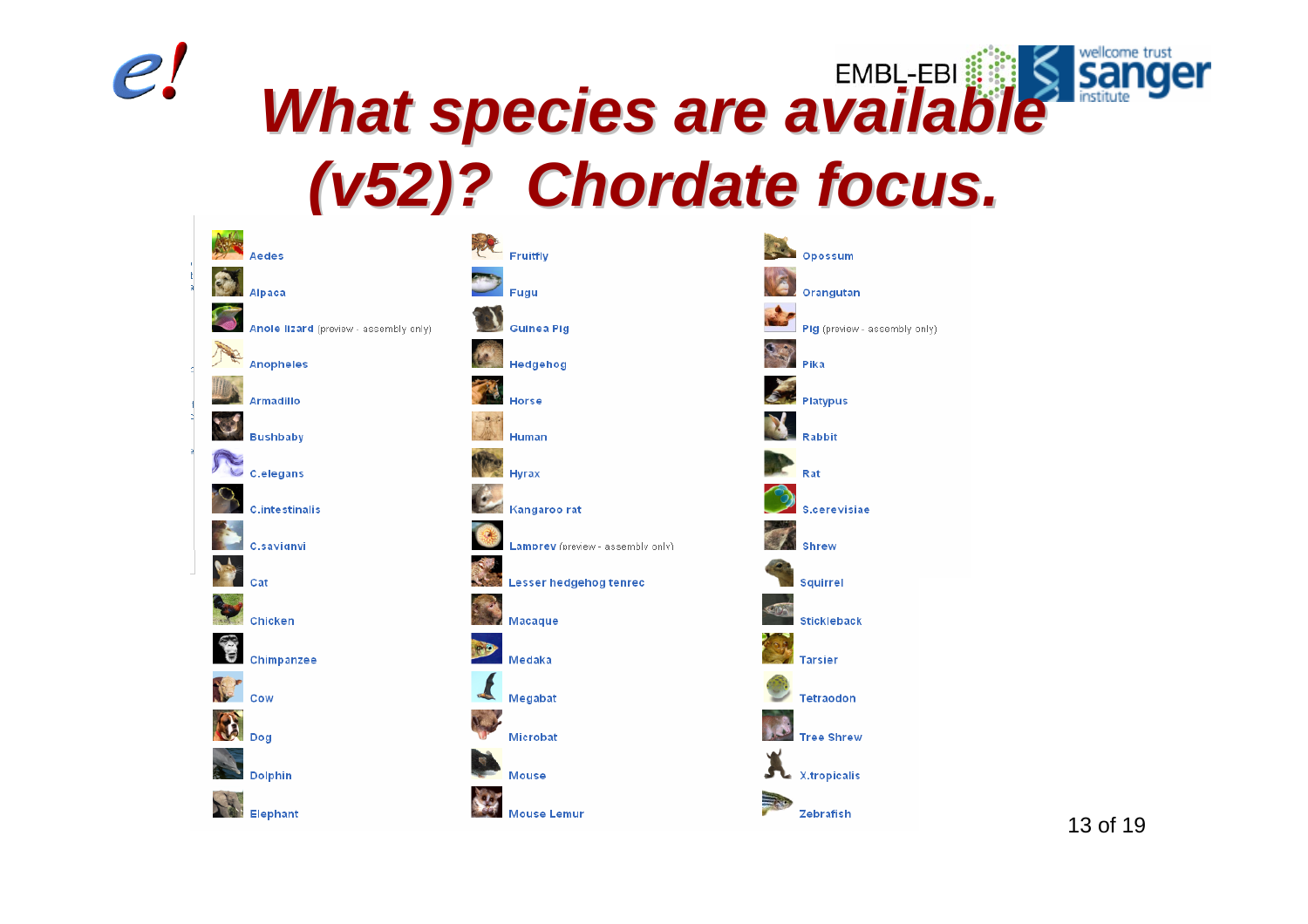



### *How is this information organised? How is this information organised?*

• **Ensembl Views (Website)**

#### **Ensembl tools**



- **Ensembl Database (open source)**
- **BioMart 'DataMining tool'**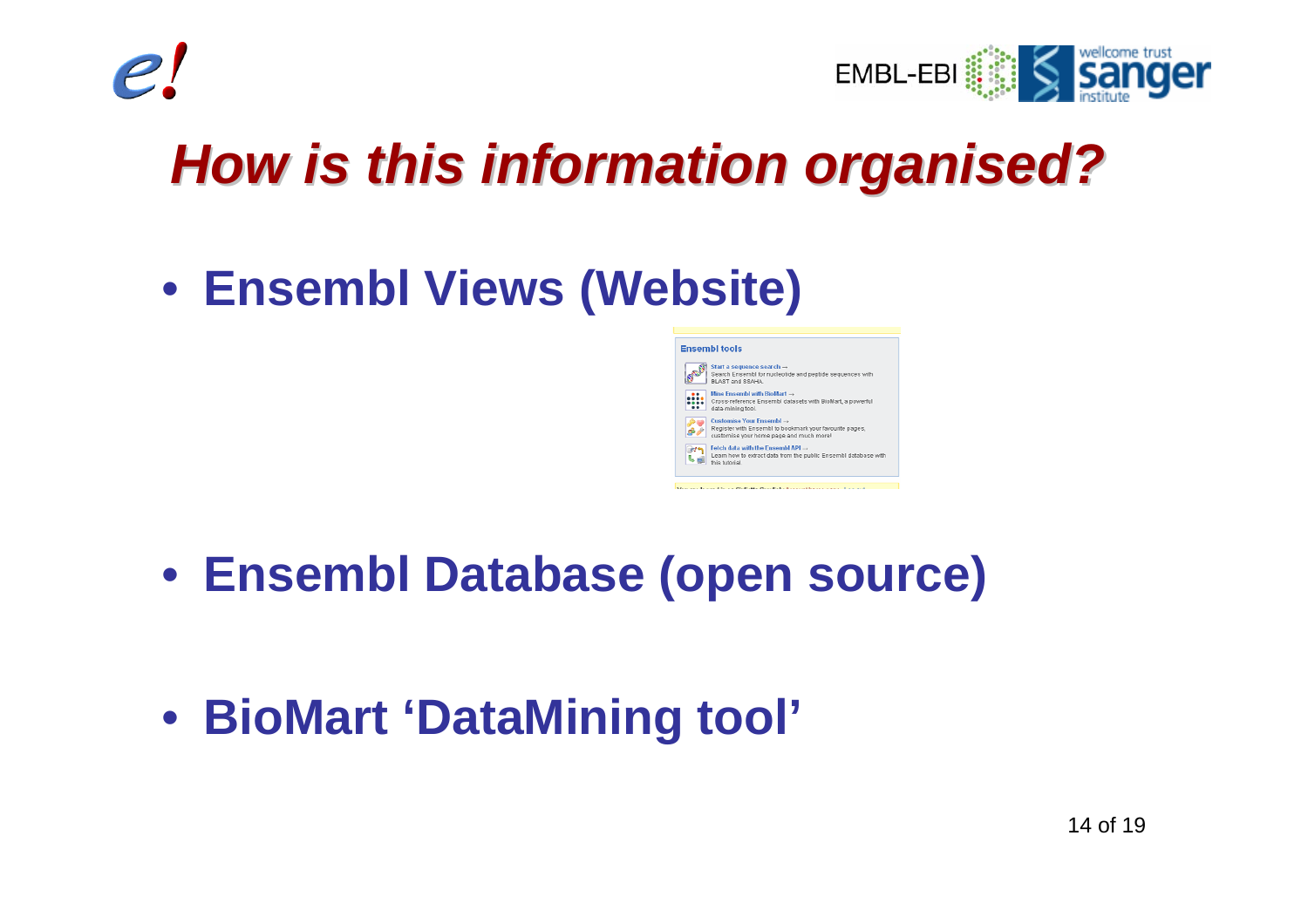



#### *Names in Ensembl Names in Ensembl*

- **ENS**
- **ENS**
- **ENS**
- **ENS**

**Ensembl Gene ID Ensembl Transcript ID Ensembl Peptide ID Ensembl Exon ID** 

• **For other species than human a suffix is added: MUS (***Mus musculus***) for mouse: ENSMUSG###** 

**DAR (***Danio rerio***) for zebrafish: ENSDARG###, etc.**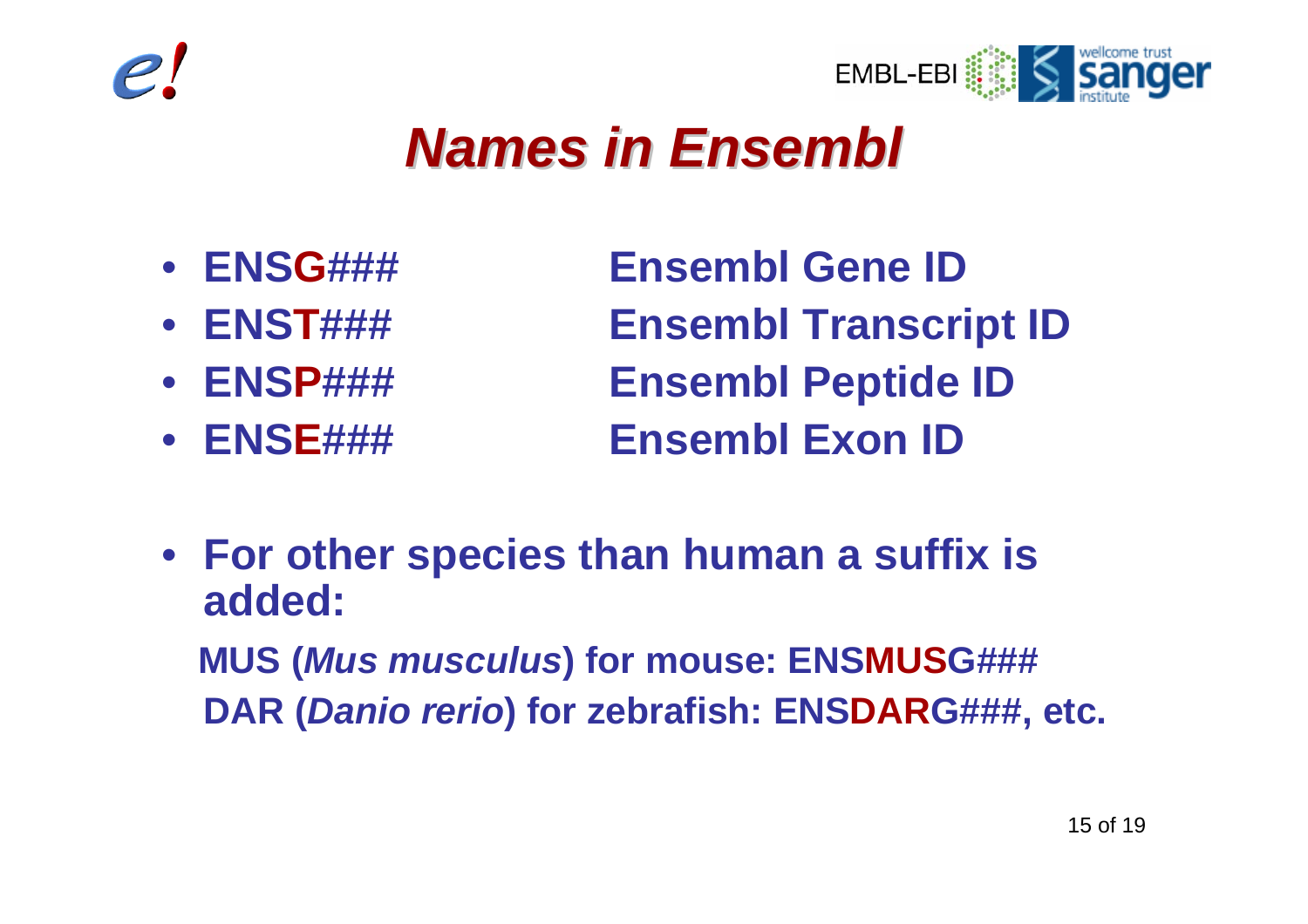



#### *Gene Structure in Ensembl Gene Structure in Ensembl*



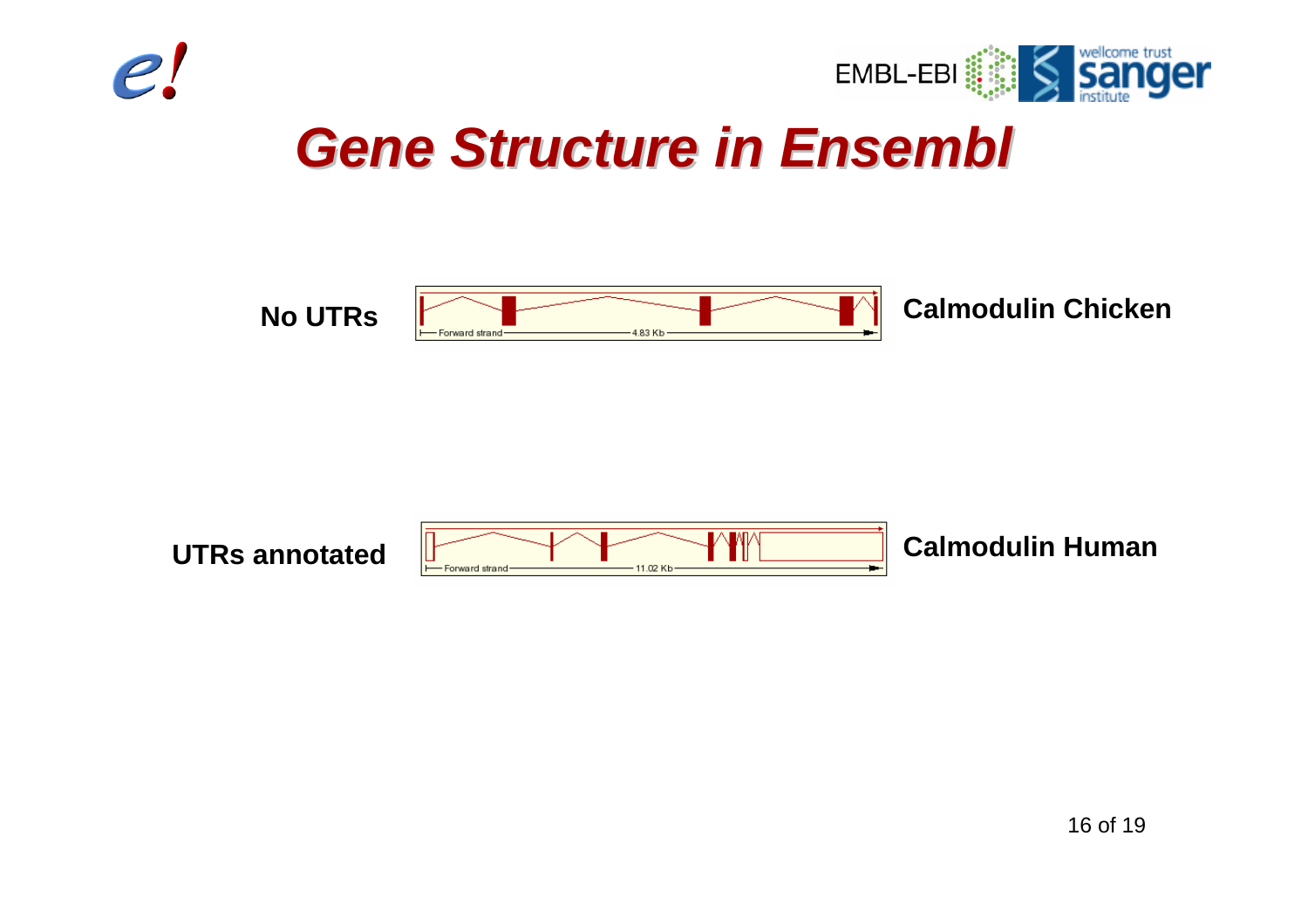



## *Help and Information Help and Information*

- Comments and questions? **helpdesk@ensembl.org**
- View our help videos
- $\bullet$  Mailing lists: ensembl-dev@ebi.ac.uk ensembl-announce@ebi.ac.uk
- Come visit our blog! *http://ensembl.blogspot.com/*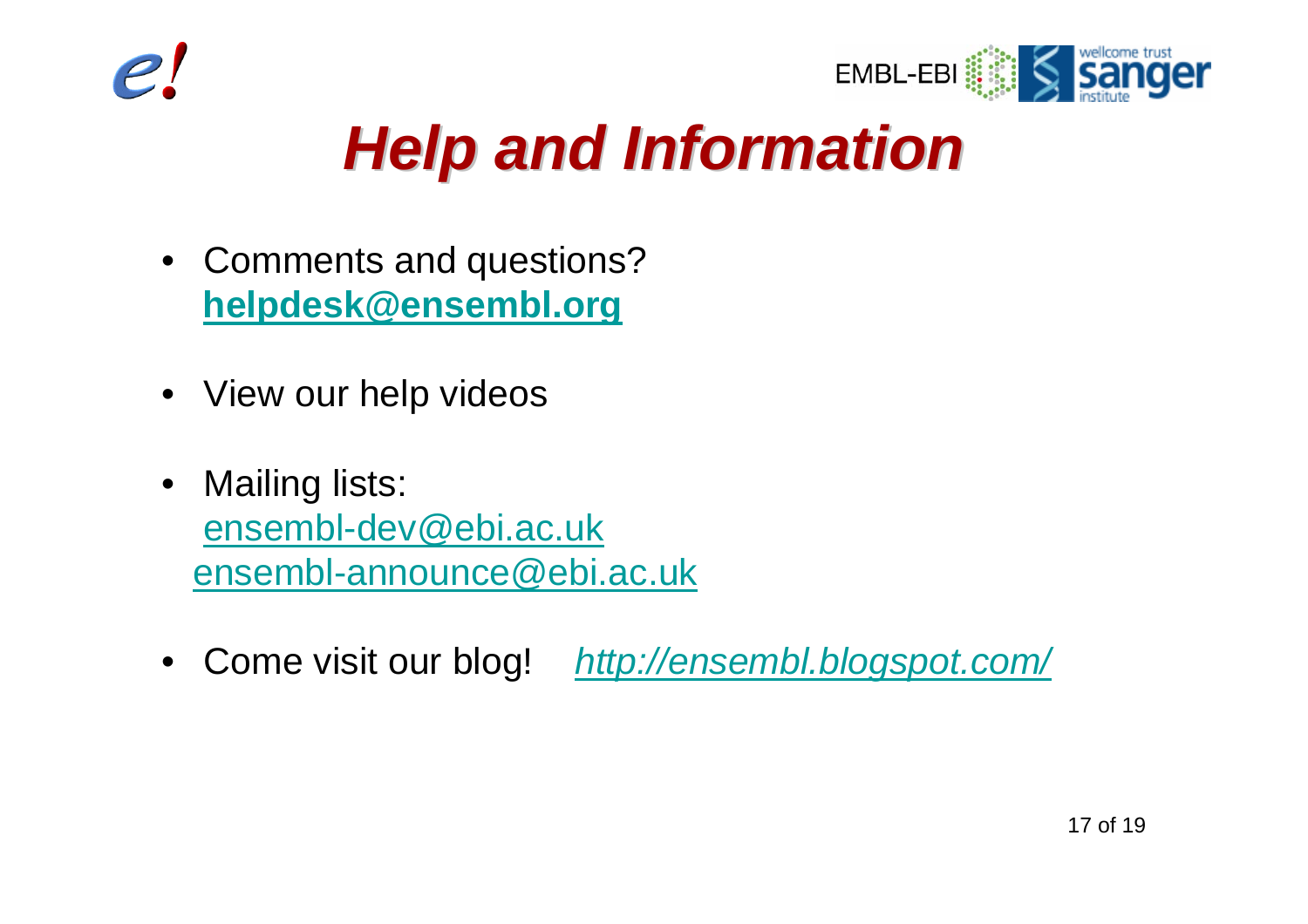



#### **Cambridge**

18 of 19

© Sean T. McHugh (http://www.cambridgeincolour.com)